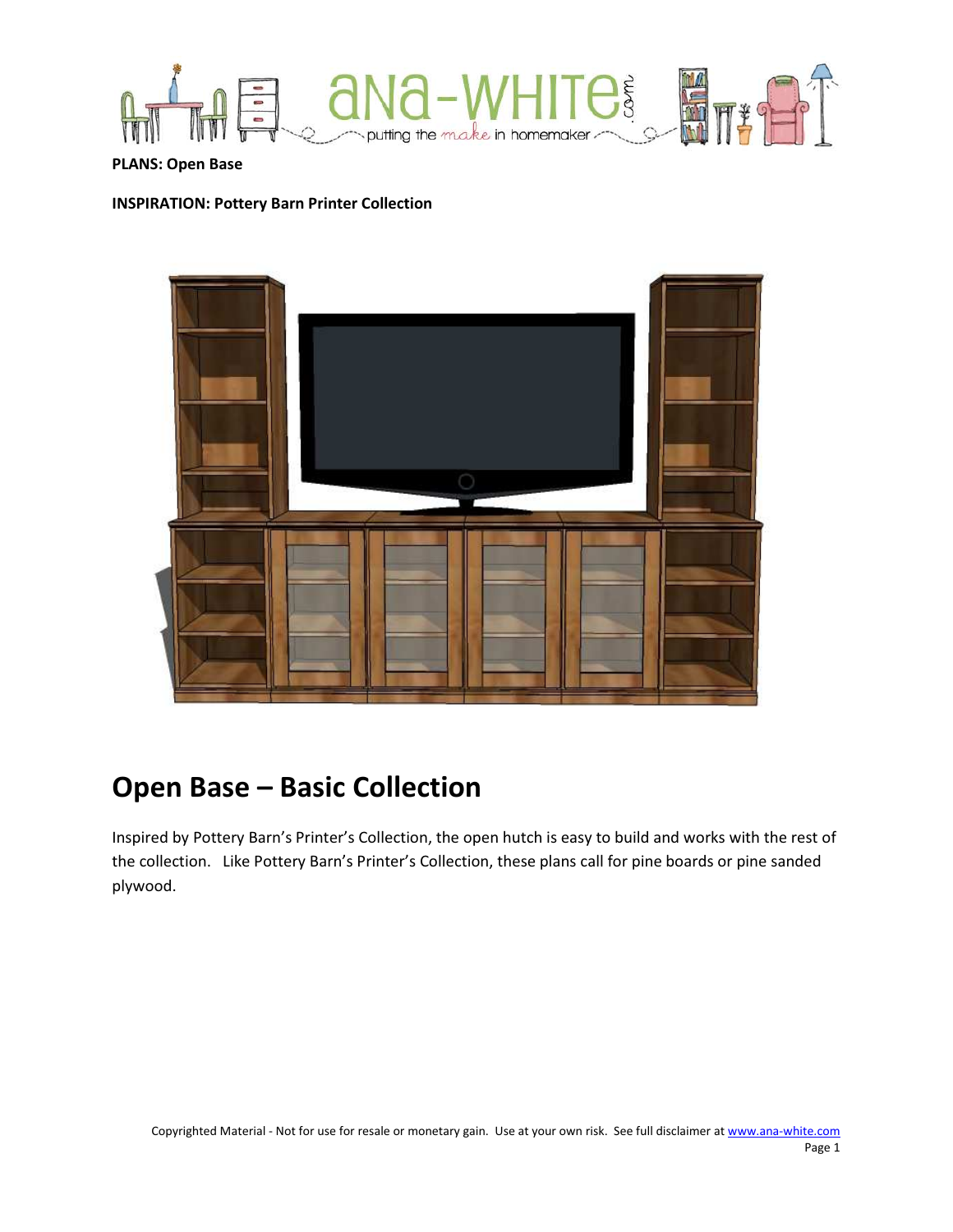

# Shopping List

| Quantity  | Description                      | Notes or Substitutions                                 |  |  |
|-----------|----------------------------------|--------------------------------------------------------|--|--|
| $%$ Sheet | 3/4" Plywood or MDF (Plywood for | Edge banding will conceal plywood edges.               |  |  |
|           | staining, MDF for painting)      |                                                        |  |  |
| 1         | 1/4" Plywood, 1/4 of a sheet     | Can use paneling, beadboard, wainscoating, mdf, or     |  |  |
|           |                                  | most any other sheet goods.                            |  |  |
| 1         | 16" 34" x 34" Nosing, Edging or  |                                                        |  |  |
|           | <b>Beading</b>                   |                                                        |  |  |
|           | 16" 2 ¼" Base Moulding           |                                                        |  |  |
|           | 1x2                              | 30" Length is all you need                             |  |  |
|           | Wood Glue                        |                                                        |  |  |
|           | Shelf Pins if desired            |                                                        |  |  |
|           | 1 %" Coarse Thread Self Tapping  |                                                        |  |  |
|           | Pocket Hole Screws               |                                                        |  |  |
| 50        | 1 %" Finish Nails                |                                                        |  |  |
|           | 120 Grit Sandpaper               |                                                        |  |  |
|           | <b>Finishing Supplies</b>        | Wood Filler, Pocket Hole Plugs, Paint, Stain, Varnish, |  |  |
|           |                                  | etc                                                    |  |  |

# Tools

Measuring Tape, Square, Drill, Pocket Hole Jig (Kreg Jig), Hammer, Saw (if your hardware store isn't so kind to cut your boards for you), Finish Tools (Sanding Block, Paint Brushes, etc)

# Cut List

| Quantity | <b>Board Description</b>       | Cut Length      | <b>Cut Piece</b>     |
|----------|--------------------------------|-----------------|----------------------|
|          | 1x16                           | 29 1/4"         | Sides                |
|          | 1x16                           | 16''            | Top                  |
| 3        | 1x16                           | $14\frac{1}{2}$ | Shelves              |
|          | 1/4" Plywood                   | 16" x 30"       | <b>Back</b>          |
|          | 3⁄4" Nosing, Edging or Beading | 16''            | Crown                |
|          | 2 ¼" Base Moulding             | 16''            | <b>Base Moulding</b> |
|          | 1x2 Pine Boards                | $14\frac{1}{2}$ | Trim                 |

# General Instructions

Work on a clean, level surface. Use safety precautions including eye and ear protection. Measure and mark out all joints prior to fastening. Drill all pocket holes before beginning assembly. Use glue on all permanent joints. Check for square after each step. Clamp joints to ensure the most accurate joint when fastening. Cut all boards or have your hardware store make cuts for you. Only use straight boards, free of cracks, warping and kiln dried.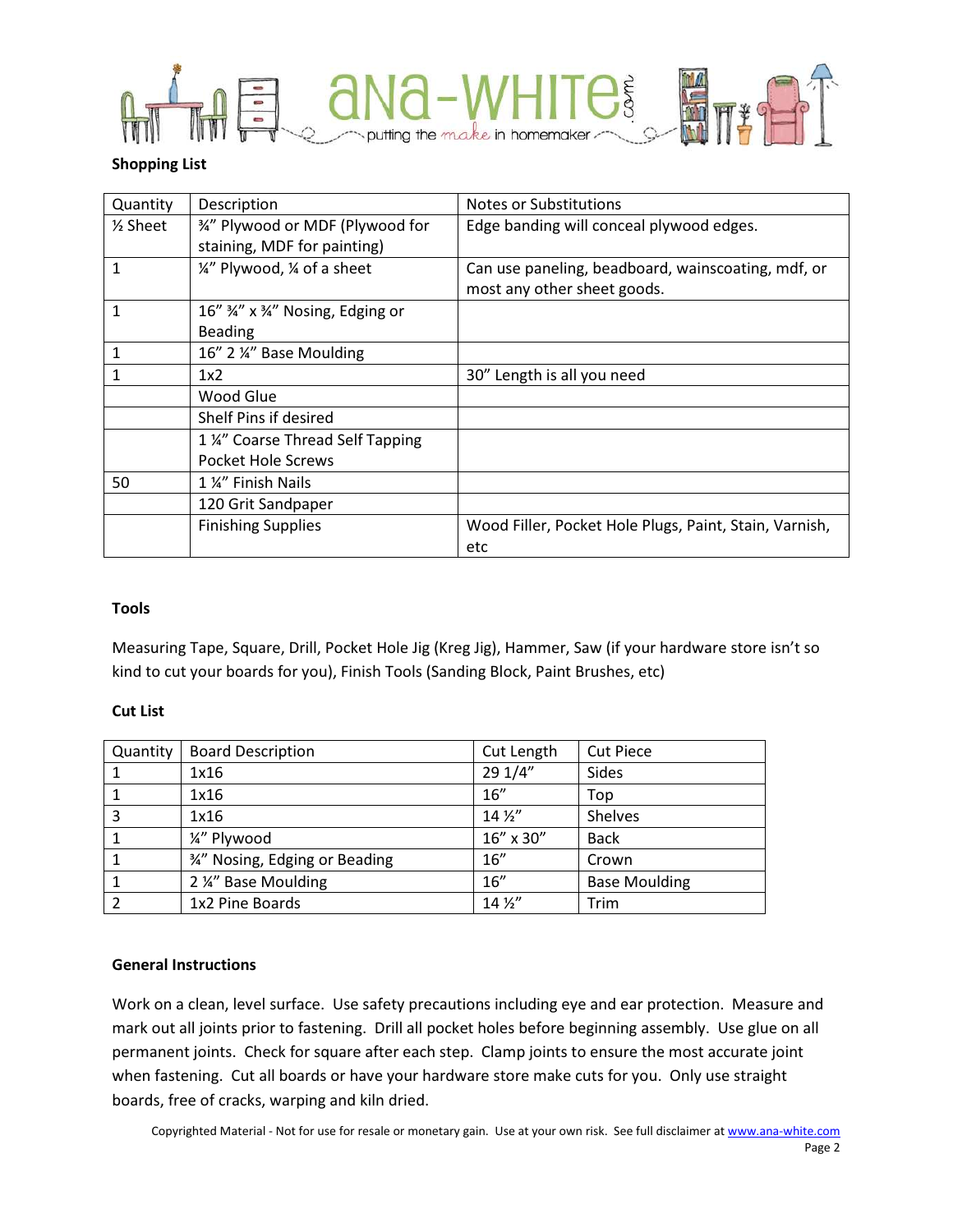



# Step 1: Rip Plywood

Have your hardware store rip plywood into 15 ½" widths as shown in the diagram. You will be able to get 3 1x16s from a single sheet of plywood. TIP: Ask your hardware store to set the track saw 15 ½" from the bottom, and rip your plywood horizontally, running the plywood through the saw as opposed to moving the saw to make sure you boards are all the same widths. Then cut your boards according to the cut list.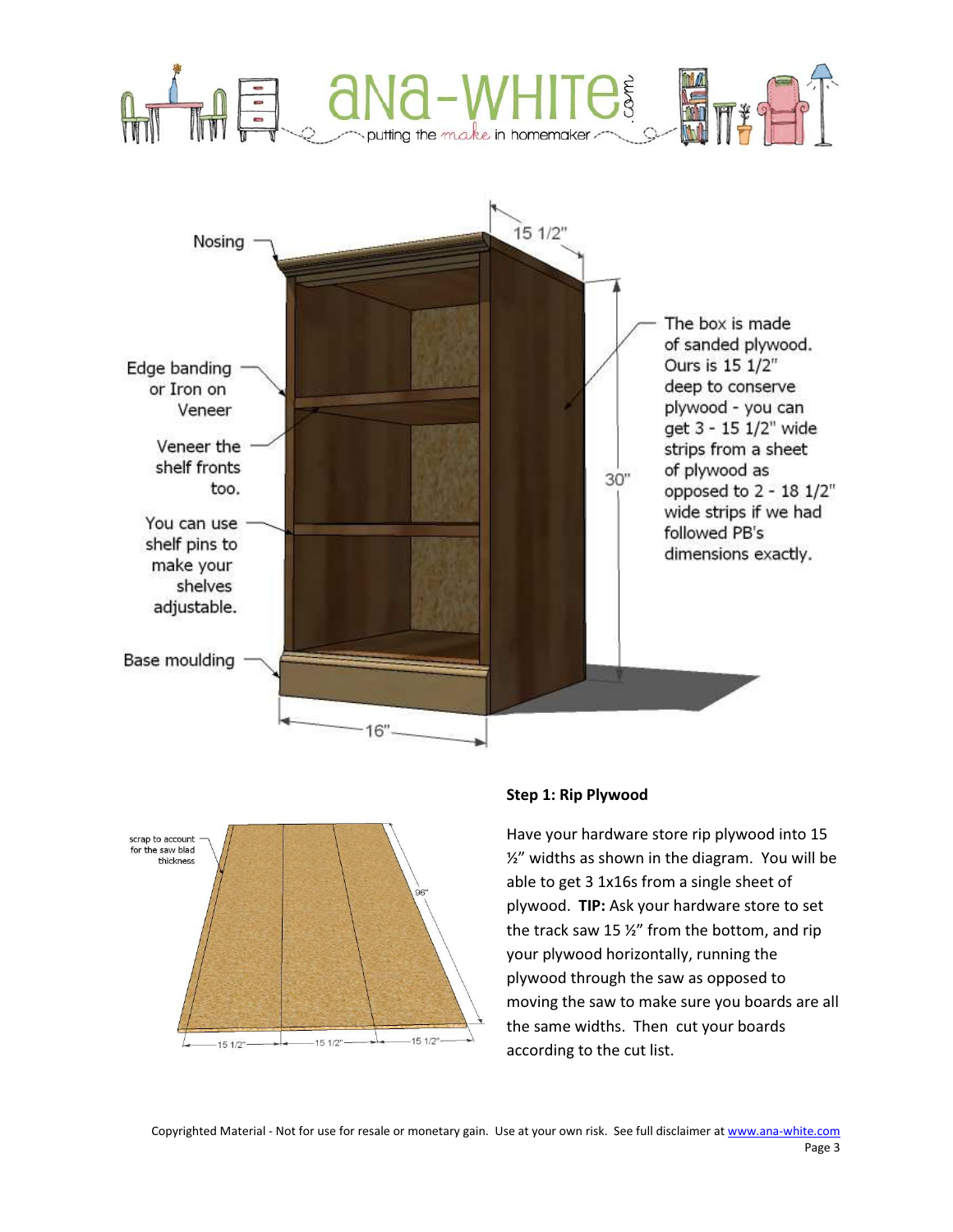



#### Step 2: Box

Drill pocket holes on the insides of the sides on the top. Also, if you are using shelf pins, drill shelf pin holes on the inside of the sides, with a drill bit set for the shelf pins. You can also make fixed shelves using pocket holes drilled on the underside of the shelves. Pocket holes will need to be set for ¾" stock. Use 1 ¼" pocket hole screws to attach everything. And glue.





# Step 3: Back

If you are building a whole suite, it would be easy to have your hardware store rip your back plywood into 16" widths too. This time, have them set the saw blade at 15 7/8". If your plywood is short a hair on the back, it won't matter. Use glue and 1 %" nails to attach the back. Make sure you nail into any fixed shelves too.

#### Step 4: 1x2 Trim

Attach the 1x2 trim pieces, flush to the front, as shown in the diagram. Use 2" finish nails from the outsides too, or pocket holes from the undersides.